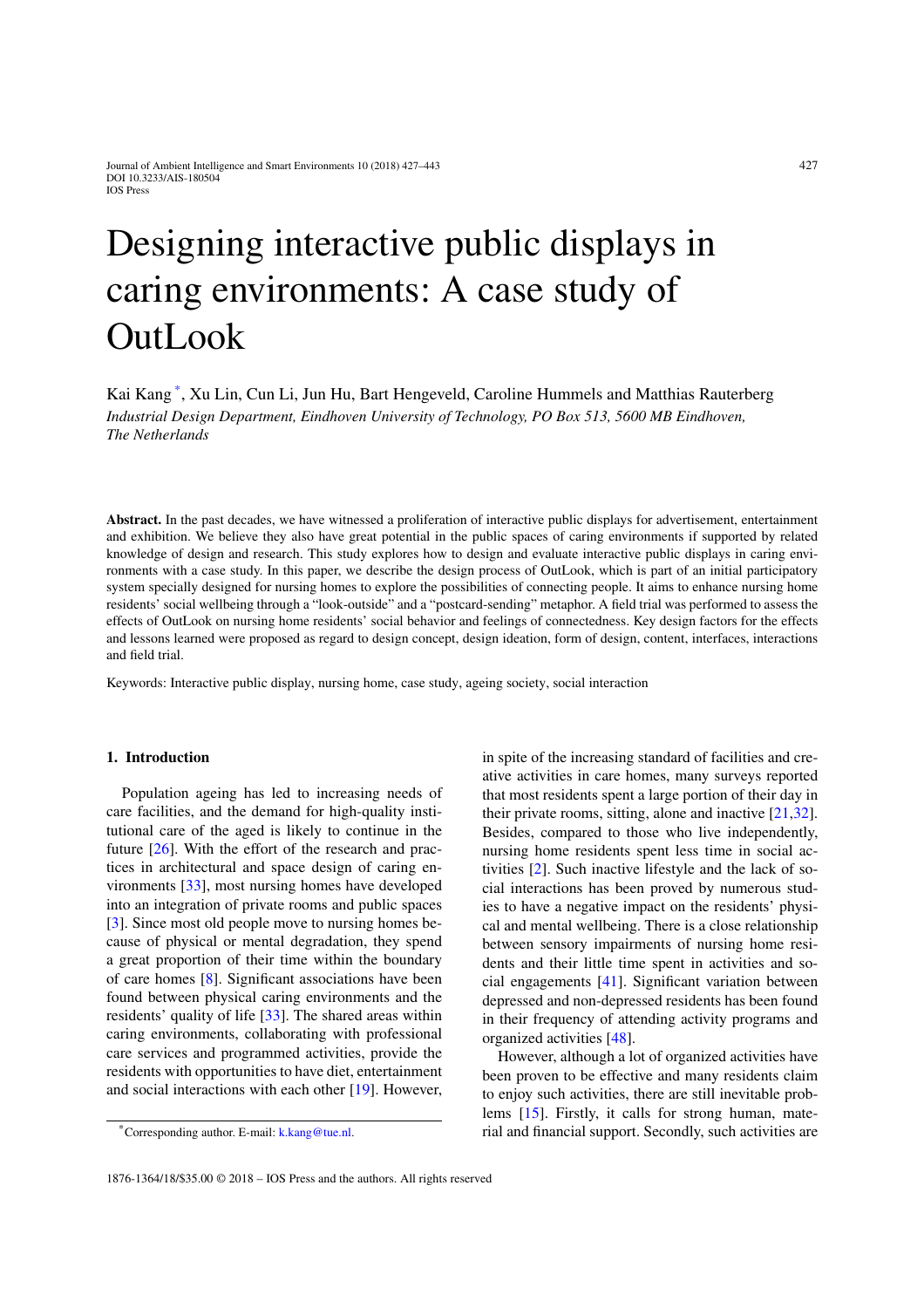held in the public spaces within care homes only on an intermittent basis, which lacks continuous influence on residents' social feelings and behaviors. From the perspective of individual resident, they have to entertain themselves in the rest of their time, which can easily lead to an inactive lifestyle. However, even if the activities could be held continuously throughout the day, the residents would feel intrusive if these activities keep occupying their public areas. Thirdly, since nursing home is a distinct institutional social space where people from different backgrounds live together, activities based on certain themes are difficult to meet the variety of needs. Last but not least, activities are usually led by caregivers and passively followed by residents. Researchers in this field argue that residents also need the freedom to choose whether to be social or not at a certain moment in order to maintain a sense of individual control  $[11]$ . The provision of social opportunities is more beneficial to them than enforcing social interaction. Therefore, more innovative approach is needed to enhance the nursing environment settings to facilitate the elderly to have meaningful activities and social interactions rather than simply improving hardware facilities or organizing planned activities.

In the past decades, we have witnessed a proliferation of digital displays in public spaces for advertisement, entertainment and exhibition [\[4](#page-15-7)[,9](#page-15-8)[,43\]](#page-16-5). With the maturity of sensor technology, social networking and information technology, there are an increasing number of public displays evolving from presenting predetermined feeds to interactive platforms. Diverse social interactions of nearby users can be triggered. What's more, enhanced by information and communication technology (ICT), the platforms can also bridge the distance between people to create a sense of community [\[45\]](#page-16-6). We believe interactive public displays have potential to be applied in public spaces in caring environments, not only because they can continuously detect behavior of bystanders and give feedbacks, but also can be intermediary agents to support multi-user interactions simultaneously. Furthermore, the content and interfaces of the public displays can be changed with low effort to meet the various needs of different nursing home residents. Therefore, interactive public displays can perhaps be a more fluid approach to enhance the public spaces within caring environments by promoting social interactions and meaningful activities throughout the day. However, most of these applications are designed for the younger generations. When we are benefiting from advanced technology, numerous nursing home residents are becoming increasingly isolated from their children, neighborhood and outside word [\[35\]](#page-16-7). Boredom, loneliness, and helplessness are reported as common problems in caring environments [\[14](#page-15-9)[,34\]](#page-16-8). Since the elderly have long been playing a minor role in research and design on information needs and usage of technology, it is unwise to directly transplant traditional interactive public displays on the market to nursing homes [\[35\]](#page-16-7). Thus, there is a strong need for the research and design of interactive public displays in caring environments.

## **2. Related work**

Large LCD screen was the typical form of public displays in the early stage. It was designed as a oneto-many tool to broadcast information by presenting digital texts, photos and videos [\[31\]](#page-16-9). With the development of electric display, sensor technology and ICT, current public displays are becoming interactive to engage multiple users by eliminating time, space and social barriers. In the past few years, we have witnessed the success of interactive public displays to attract people in the same space to interact with each other simultaneously [\[9](#page-15-8)[,28](#page-16-10)]. They serve as an agency to connect people nearby by continuously presenting real-time feedbacks [\[1](#page-15-10)[,36](#page-16-11)[,38](#page-16-12)]. In these cases, LCD is no longer the only way to display. Projection, lighting, shape-changing mechanical installations are now a growing community [\[17](#page-15-11)[,22](#page-15-12)[,28](#page-16-10)[,29](#page-16-13)[,42\]](#page-16-14). Bedsides, interactive public displays are also designed to facilitate tasks such as schedule making, memory recording and collaborative working within organizations [\[12](#page-15-13)]. For the people belonging to one community, they are free to post their information when they pass the public area or they can even do this remotely by individual devices at anytime [\[20\]](#page-15-14). Such social network can not only offer awareness of peers' activities, but also enhance a sense of belonging [\[23\]](#page-16-15). There are also explorative design practices aiming to establish new social contacts for strangers. Multiple displays can be installed in different areas to break spatial and social barriers between group members [\[36\]](#page-16-11).

Although there are numerous examples of interactive public displays designed for communities, few of them can be applied in caring environments because the elderly are supposed to have a low acceptance and ability to use new technology [\[39](#page-16-16)]. Therefore, they may become more isolated with the growing digital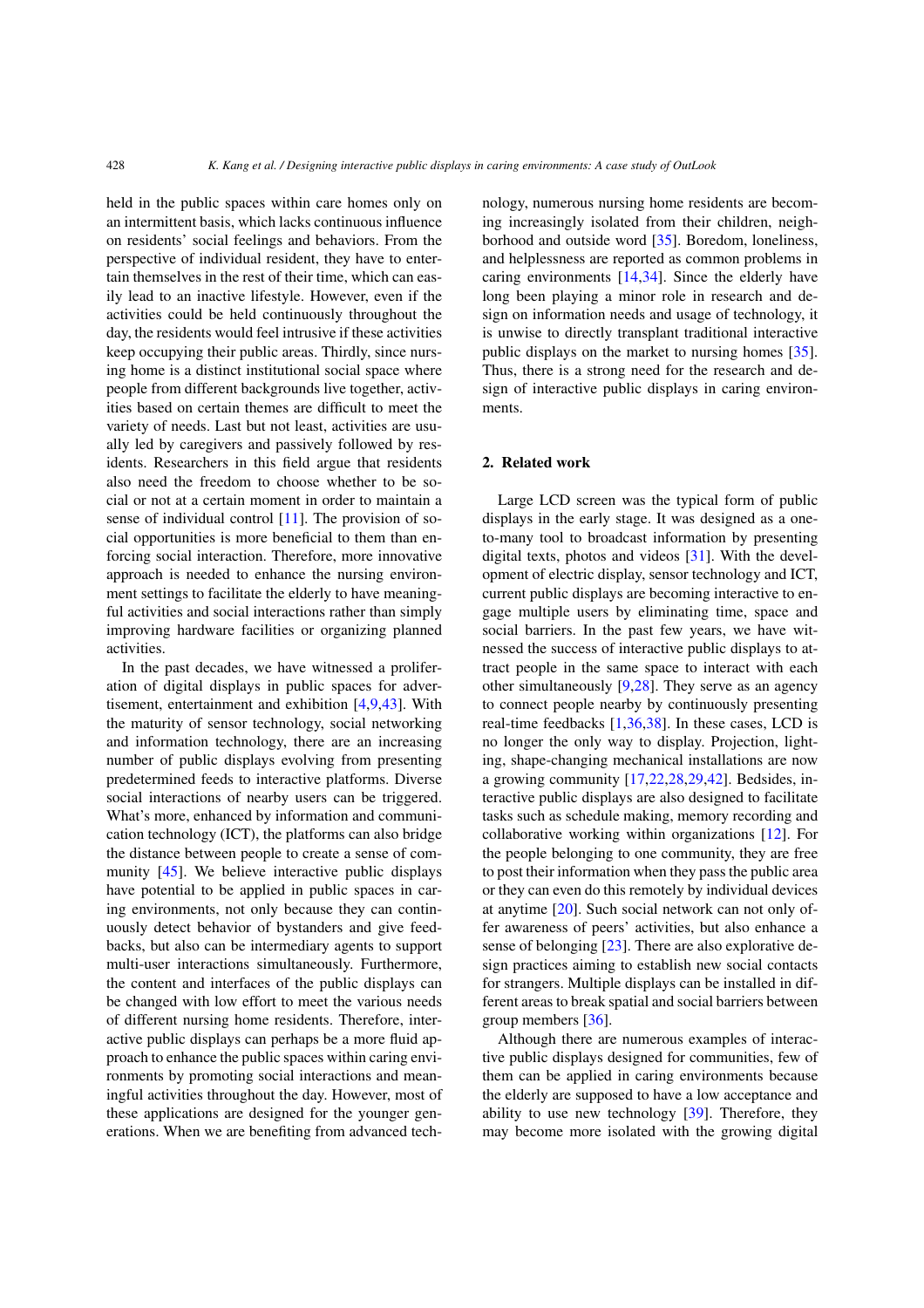divide. To narrow this gap, researchers are searching ways to provide more friendly interfaces for the elderly. Systems that render their services in a sensitive and responsive way and are unobtrusively integrated into daily environment are referred to as ambient intelligent (AmI) [\[5\]](#page-15-15). It has been recognized as a promising approach in the domain of Assisted Living [\[24\]](#page-16-17). Although Ambient Assisted Living (AAL) is very important in the area of long-term care services, most of the design works and research are focused on physical care such as autonomy enhancement and emergency precaution [\[37\]](#page-16-18). Mental care services, especially social wellbeing in caring environments, have only been explored by some studies. Furthermore, a great part of these studies discussed about how to maintain distant intimate relationship between family members with ambient displays in the elderly's private rooms  $[6,7,13,47]$  $[6,7,13,47]$  $[6,7,13,47]$  $[6,7,13,47]$  $[6,7,13,47]$ . But, as mentioned above, we believe there is a stronger need to design interactive displays in the public spaces of caring environments because social relationships formed with other residents is a much stronger predictor of depression and loneliness than social relationships with friends and relatives from outside the institution [\[16](#page-15-19)]. Currently, only a few studies start to research how to design interactive public displays in long-term care facilities. The major efforts of these design and studies are paid to dementia patients. The public displays serve as a content-assist tool for animal-assistant-living therapy, reminiscence therapy and eco-therapy  $[18, 46]$  $[18, 46]$ . Most of the design cases for residents with lucid minds lack systematic research and evaluation processes. Furthermore, in the general fields of designing interactive public displays, even though some design requirements have been contributed, it is still necessary to generate knowledge in this specific context [\[30](#page-16-21)].

#### **3. Design of OutLook**

#### *3.1. Preliminary study*

In order to have a specific context to design, we chose a typical Dutch nursing home in Eindhoven. A preliminary study was conducted in the early stage of design. The purpose of this study was to have a basic understanding of the physical caring environments, residents' daily habits and their social status.

This facility belongs to Vitalis Care Group which is a professional organization providing living, treatment and care services for the elderly. The nursing home



<span id="page-2-0"></span>Fig. 1. The layout of the public spaces of the nursing home (A: Reading area, B: Library, C: Hallway, D: Gate, E: Leisure area in the hallway, F: Leisure area next to the canteen, G: Canteen).

consists of private rooms, public spaces and close areas for dementia patients. The public spaces include a restaurant, a library, several hallways and leisure areas to satisfy daily demands of residents (Fig. [1\)](#page-2-0). Programmed activities and multiple levels of care including independent living, assisted living and behavioral care units are also offered.

The preliminary study was composed of an unstructured empirical observation and interviews with caregivers. The observation was conducted by two trained research assistants. They walked around the public areas and watched the residents' daily behavior from breakfast (8:00 AM) to dinner (6:00 PM) for one week. A report was submitted in the end. For private and ethical issues, recording videos was not allowed. The observers could only take notes if necessary. According to the report, a great proportion of the residents stuck to regular daily routines. "Always the same group of people did the same thing at the same place." The observers recalled afterwards. The canteen (Area G) and the leisure area in the hallway (Area E) were the main public spaces they would like to stay. Although there was an age-oriented mini library and a reading area, few residents spent long time there. They often chose to sit in the canteen reading newspapers and magazines. The canteen not only served as a place for eating and drinking, but also was a primary area for entertainments like games and organized activities. The leisure area in the hallway was another popular place where there was a large window through which the elderly could look outside. We found a very common phenomenon that many residents spent hours to look outside and do nothing every day (Fig. [2\)](#page-3-0), which later became one of our design inspirations. The leisure area (Area F) next to the canteen was much less popular. This was where the residents wanted to stay when they had family visits because this area was relatively quiet and suitable for private conversations. Most of the residents just passed this area to enter the canteen from the hallway.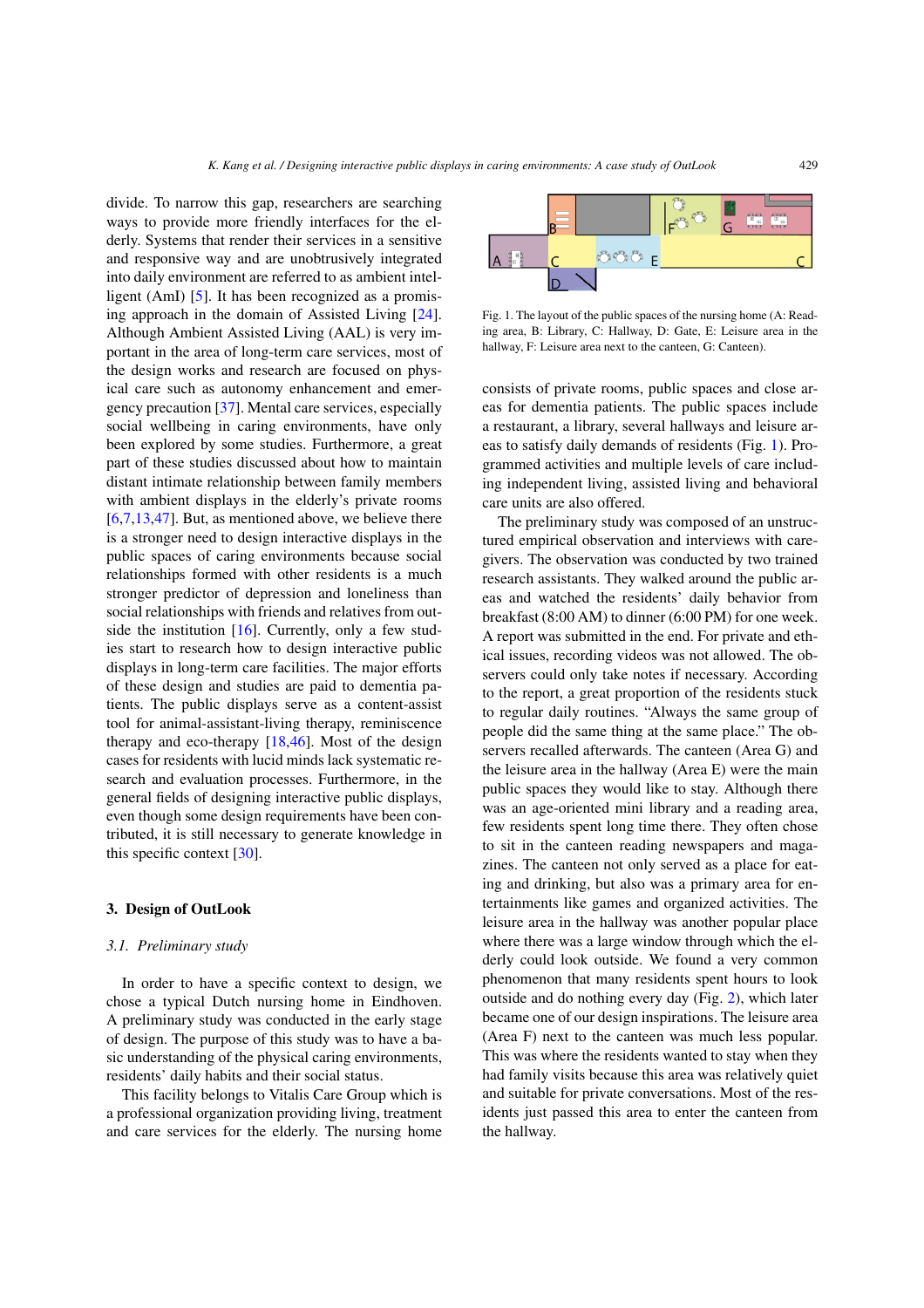

Fig. 2. The nursing home residents spend hours sitting and looking through the window every day.

<span id="page-3-0"></span>To have a further understanding, two caregivers were interviewed. They said there were about 250 residents in this nursing home, among which about 130 residents were under assisted living care services. These 130 residents usually spent their day within the boundary of the nursing home. Although there were planned social activities every week, most of the residents had to entertain themselves in the rest of their time. From the perspective of the caregivers, many residents were passive to go to the public spaces to interact with others even they barely had things to do in their rooms. To encourage them to join the activities, the caregivers often sent invitations through their mailboxes. They admitted that many residents experienced loneliness especially when they had physical problems and after family visits. Besides, the very stable social groups in the canteen established long time ago made others hard to join, while the leisure areas were more open to newcomers. Generally, the interview confirmed the results of many previous studies and our assumptions mentioned in the introduction.

## *3.2. OutLook design concept*

Based on the preliminary study, we designed a participatory system to enhance nursing home residents' social wellbeing (Fig. [3\)](#page-3-1). The system consists of two parts: one is a group of camera kits called ViewBricks for people outside nursing homes to share real-time image sequences from different local places. The second part is OutLook, which is a series of gallery-like public interactive displays (Fig. [4\)](#page-3-2). It continuously displays the shared contents in an ambient way in public spaces of care homes and triggers further social



<span id="page-3-1"></span>Fig. 3. An overview of the smart participatory system: ViewBricks and OutLook.



Fig. 4. The design of OutLook and Viewbricks.

<span id="page-3-2"></span>interaction of residents through a "postcard-sending" metaphor (the concept video has been uploaded online: [https://www.youtube.com/watch?v=4KRRUduefFQ&](https://www.youtube.com/watch?v=4KRRUduefFQ&t=5s)  $t=5s$ ).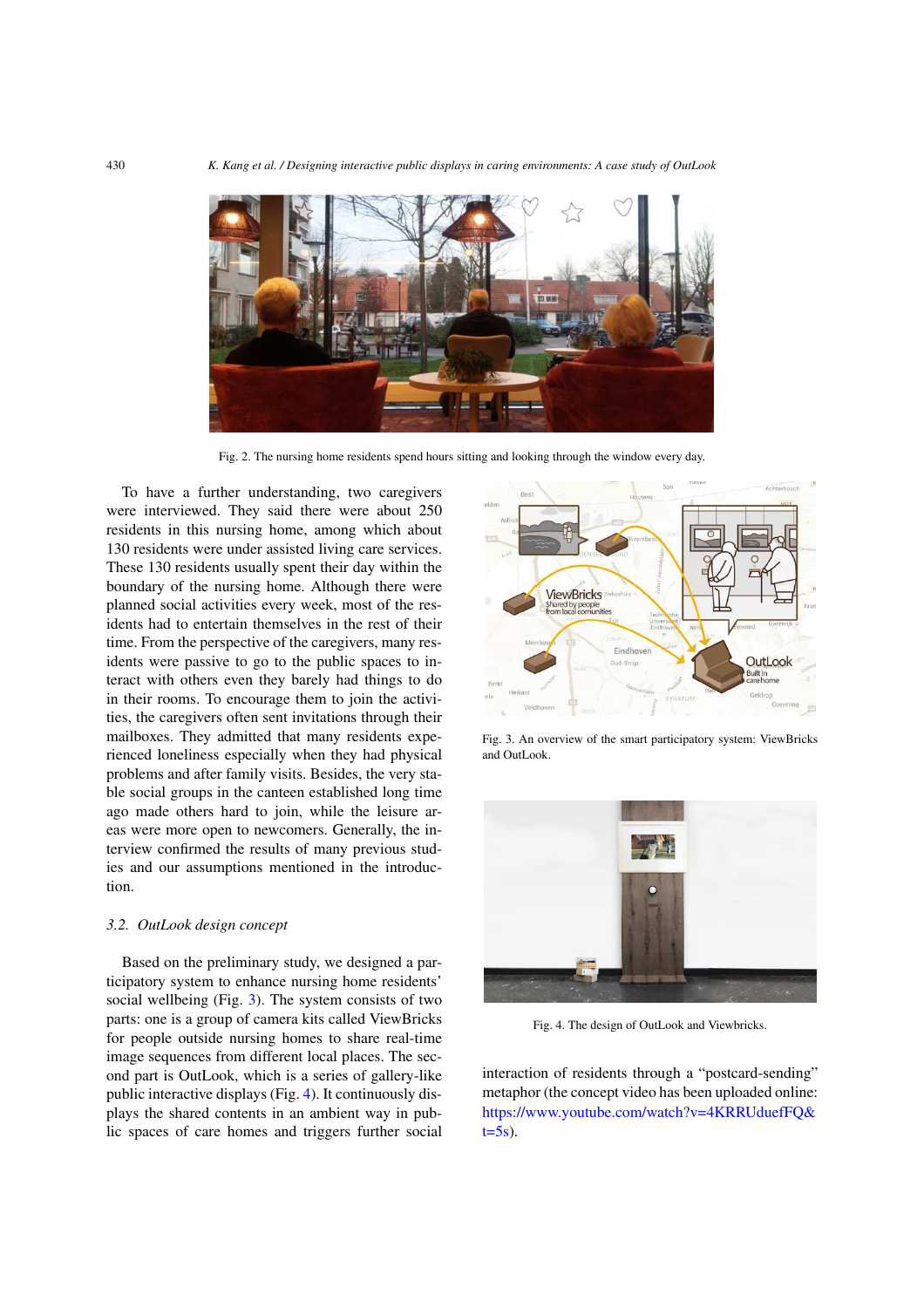To run the system, people from local communities are assigned with ViewBricks and encouraged to put them wherever they would like to share. All they need to do is to turn on the camera kits, let them face the view stably and then leave. ViewBricks keep taking photos and upload them automatically (1 picture per minute). In the public spaces of a nursing home, Out-Look keeps receiving the image sequences from cloud server and displaying them in an ambient way. It can detect the presence of nursing home residents passing by and attract them by playing a time-lapse animation to demonstrate the changing sceneries in the past 2 hours (Fig. [5\)](#page-4-0). If the residents enjoy the realtime view, they can choose to print it as a postcard by pressing the button under the display and share it with others (Fig. [6\)](#page-4-1). The "postcard-sending" metaphor transits the interactions from digital languages to physical ones, and provides physical evidences to trigger social interactions between residents and other people.

Our design motivation was to make some differences of residents' repetitive life, trigger their social interactions and enhance their feelings of connectedness. As mentioned above, the interactive public displays can be a platform to connect people by breaking space, time and social barriers. OutLook was inspired by the residents' habits of looking out through the windows in our preliminary study. Due to their physical degradation, many of them can hardly go traveling for a long time or to a far destination. OutLook would be a way to bring the outside world into the nursing home by displaying real-time images. We also hope social interactions could not only be triggered when the residents watch together, but also be sustained by the physical sharing of postcards. The implementation of the whole system was introduced in our previous paper [\[25\]](#page-16-22).



<span id="page-4-0"></span>Fig. 5. OutLook would start a time-lapse animation when it detects people standing in front of the frame, and show the changes of scene in the past 2 hours.



<span id="page-4-1"></span>Fig. 6. From digital sharing to physical sharing by pressing the button of OutLook.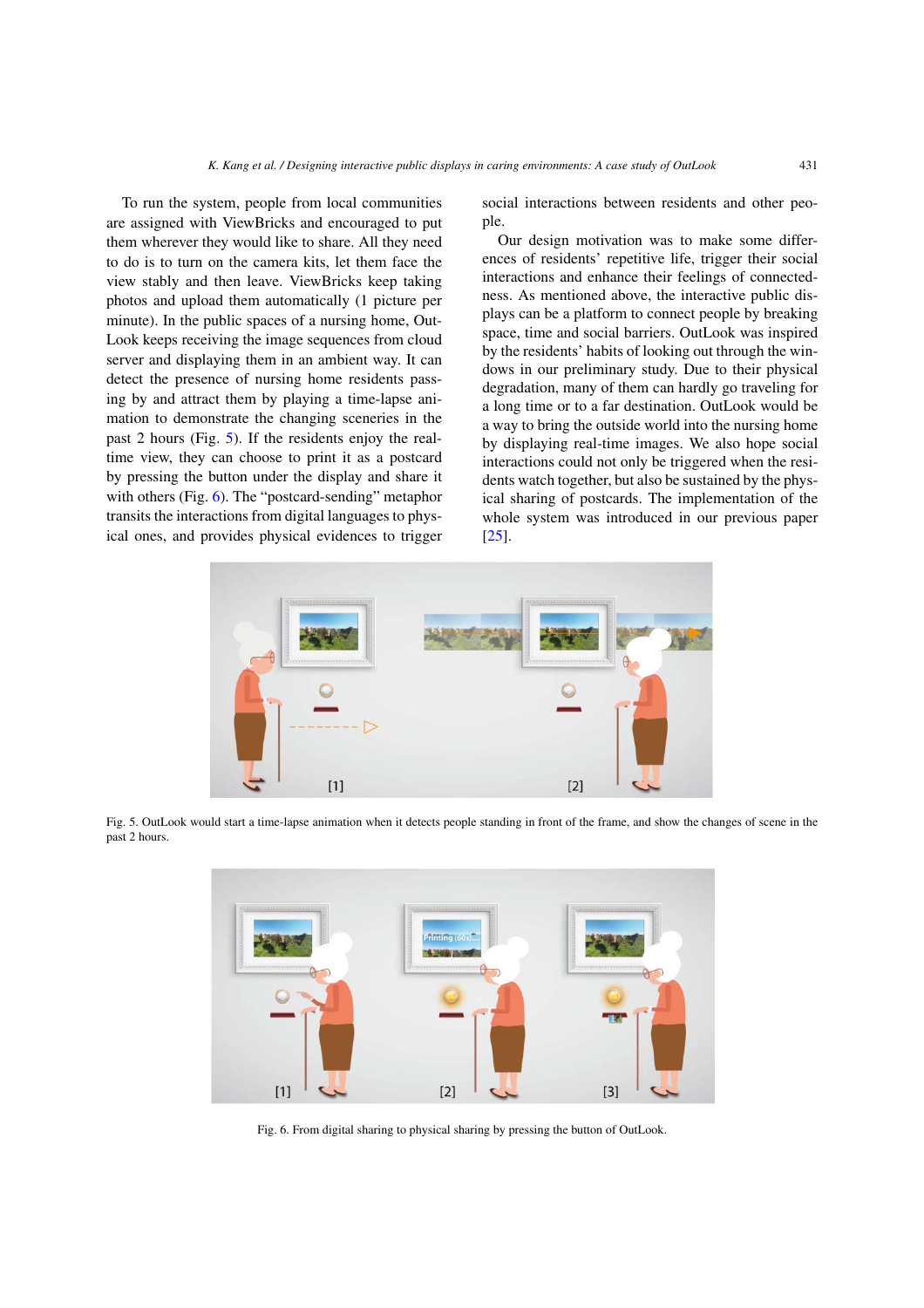# **4. Field trial of OutLook**

## *4.1. Settings*

# *4.1.1. Location*

In order to maintain consistency, we decided to install OutLook in the nursing home where we conducted the preliminary study. We chose to install it in Area F against the wall facing the canteen (Fig. [7\)](#page-5-0). This location was selected based on the preliminary study. Firstly, the leisure areas were more open to build social contacts between acquaintances or strangers. Secondly, compared with the leisure area in the hallway, Area F has more open space for residents to walk around. In addition, this area used to be less popular, more significance would perhaps be found if the residents were attracted by OutLook.

## *4.1.2. Interface*

Considering the acceptance and ability of the elderly, the physical interface was designed like a gallery with three white photo frames. Simple and clear was the criteria when we designed the digital interface. Most of the time, OutLook just displays the latest image. When it plays the time-lapse animation, there would be a caption "Two hours ago*...* " on the lowerleft corner. When user presses the button, the light inside the button would be turned on, and there would be another caption "printing the postcard" with a countdown clock from 60 seconds.

#### *4.1.3. Content*

Although the original design concept was to assign ViewBricks to random local people, the research assistants did this job during the field trial. Three themes (animals, people and landscapes) were chosen to attract the nursing home residents with different preferences (Fig. [7\)](#page-5-0). The camera kits were put in three typical local places including a farm, a university and a park. For privacy and security reasons, the cameras were located far from people so that their faces could not be recognized.

# *4.2. Procedure*

To assess the influence of OutLook on nursing home residents' social behaviors and feelings of connectedness, a field trial was conducted. The whole study consists of four stages: Usability Test, Baseline, Introduction and Intervention (Fig. [8\)](#page-6-0).

Before OutLook was installed in the nursing home, it was tested in the public space of Industrial Design Department of TU/e (Technology University of Eindhoven) for one week. This test was mainly focused on usability. We put ViewBricks in a little park of the campus to collect images. To simulate the context in the nursing home, OutLook was put in the corridor between the canteen and offices where staff and students usually passed by. The system kept running at least 2 hours a day during working hours. Unstructured observations were conducted to find out possible problems. Besides, we invited 8 nursing home residents to come

<span id="page-5-0"></span>

Fig. 7. The prototypes of OutLook in Area F display different themes (animals, people and landscapes).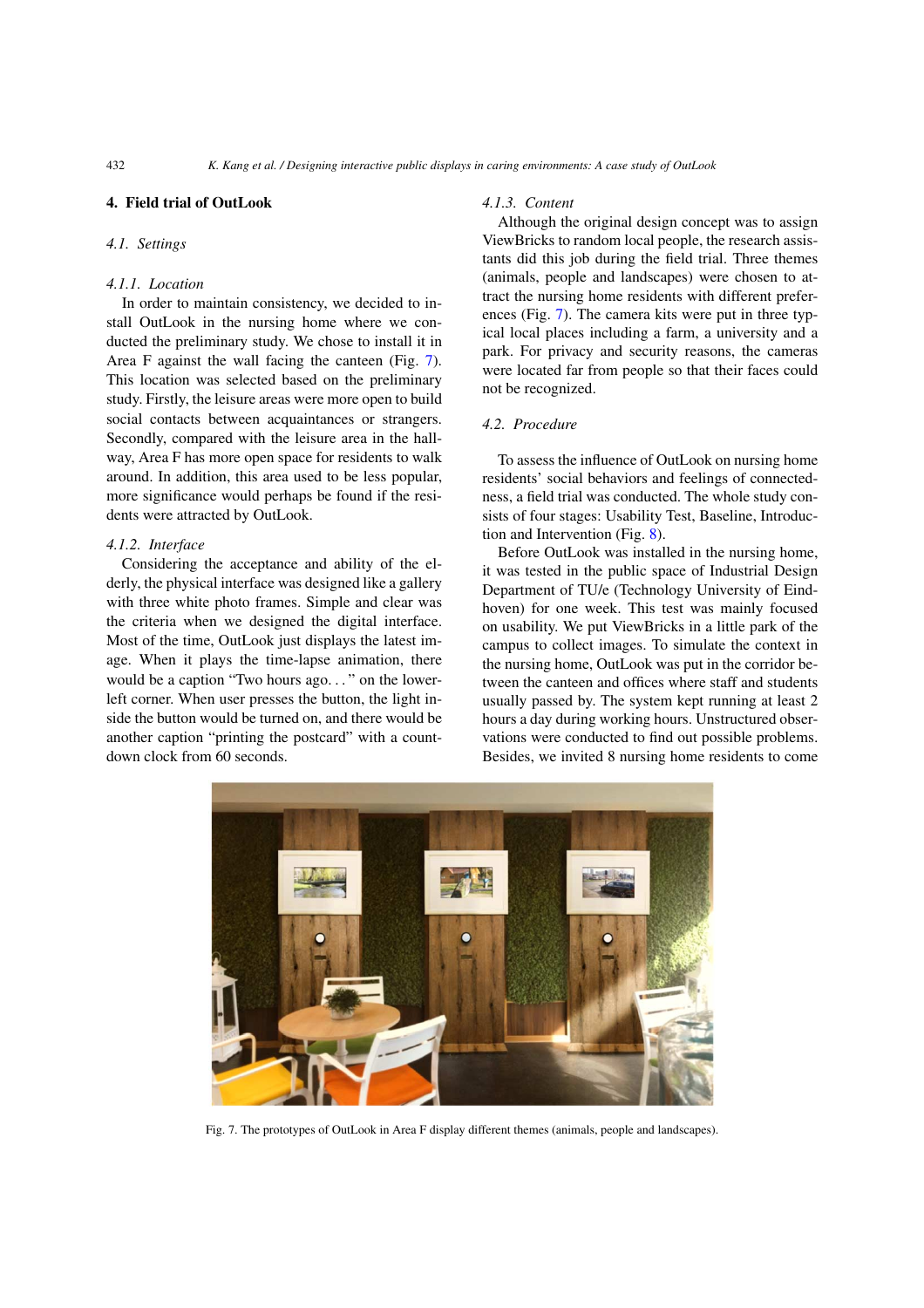and experience. Informal group interviews were conducted to get their initial feedbacks including usability, user experience and location preferences. Some parameters and algorithms were then refined based on the results of the observation and interviews.

Usability Test was followed by Baseline. The purpose of Baseline was to collect residents' behavior data in Area F by structured observation. In this stage, we recruited the same observers from the preliminary study because they were familiar with the context. The observation lasted one week from 2:00 PM to 4:00 PM every day because it was the period when most of the residents came to the public spaces for entertainment.

After Baseline, OutLook was installed in one night without interfering residents' daily life. Considering the elderly's limited acceptance and ability to use tech-



Fig. 8. An overview of the research procedure.

nology, we hosted an introduction activity one week before Intervention. We invited the 130 residents mentioned in the preliminary study by sending invitations in their mailboxes. Twenty-two residents came to this activity. The whole session lasted from 2:00 PM to 4:00 PM. It started with an explanation of the design concept and a demonstration of typical scenarios. After that, the residents were encouraged to ask questions and experience the prototypes (Fig. [9\)](#page-6-1).

Intervention started one week after Introduction and lasted 5 weeks in total. We kept the system running on from 1:30 PM to 4:30 PM everyday in this stage. The structured observation was conducted by the same observers with the same measurements as Baseline (from 2:00 PM to 4:00 PM). In order to investigate how the effects changes as time passed, the observation consisted of two phases. The first week of Intervention was called Phase 1 and the third was called Phase 2. In the following two weeks after the observation, the interviewers were guided by the observers to find users as many as they could to participate in the interview.

## *4.3. Measurement*

Since the dawn of interactive public displays, there has long been a conflict between the intrusiveness of evaluation methods and the intention to keep the public display at the periphery of the user's attention. It is still lack of research discussing how to evaluate general interactive public displays in real-world settings [\[27\]](#page-16-23). We believe the evaluation methods vary in different contexts. In this study, we explored the potential evaluation methods in caring environments.

<span id="page-6-1"></span><span id="page-6-0"></span>

Fig. 9. The nursing home residents trying OutLook in the introduction activity.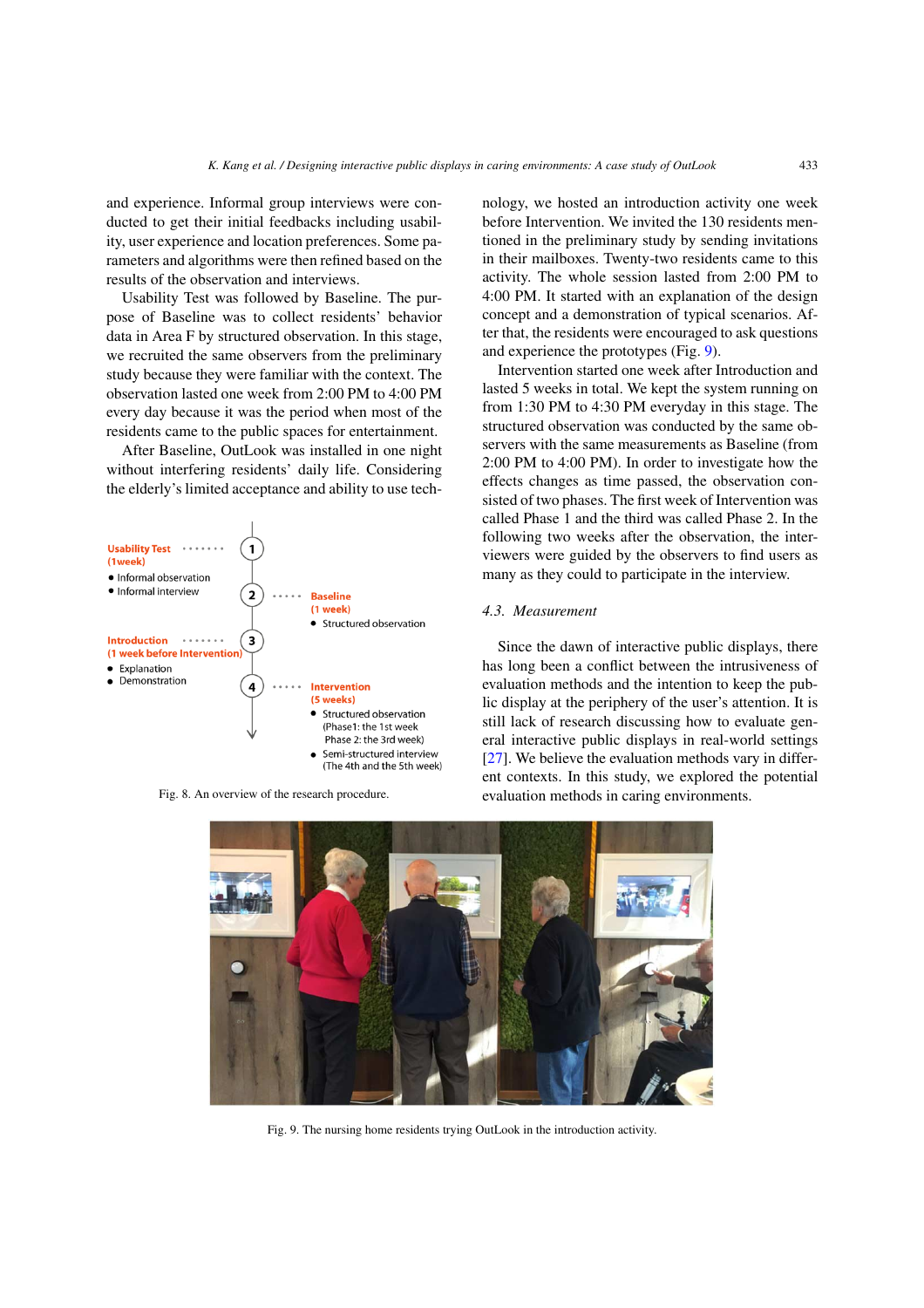We designed OutLook with the following hypotheses: after OutLook was installed in Area F, more residents were expected to stay in this Area; The residents were expected to stay longer in this Area; The residents were expected to spend more time in social interactions in this Area. The residents would feel more connected, not only to each other, but also to outside people and locations.

To verify our hypotheses, objective and subjective measures were adopted. Objective observation, as a technique of behavioral assessment, was used to measure the residents' behavior change caused by Out-Look. Baseline observation and intervention observation was conducted to compare their behavior before and after OutLook was applied. To minimize Hawthorne effects and gather their real reactions in the public space, we did the observation in real-world settings rather than lab environment [\[44\]](#page-16-24). Although much more completed and accurate raw data could be gathered by video recording, we collected the behavior data by taking notes out of ethical concerns [\[40\]](#page-16-25). We made several references to the study of McClannahan & Risley, which collected descriptive data on nursing home residents' rates of verbal and motor behavior [\[26](#page-16-0)]. Unlike their research to observe all the public areas, we only observe Area F. To avoid disturbing residents' activities in this area, the observers kept sitting at the corner of the canteen (Fig. [10\)](#page-7-0). Based on the report of the preliminary study, we summarized their basic daily behaviors and potential interaction behaviors. Theses behaviors, together with the three displays and the tables in Area F were recorded as alphanumeric codes (Fig. [10\)](#page-7-0). After the one-week observation in the preliminary study, the trained observers can recognize most of the residents appeared because of their repetitive daily routine. They were assigned to unique names for identification. To record residents' detailed behaviors in the two hours, the interval between each note was 1 minute. Usually, in general observational studies, the interval was much longer because it was difficult for the observers to record multiple subjects' changing behaviors on such short notice [\[21\]](#page-15-3). However, in this specific context, it was feasible because Area F was a much less popular space than the canteen or hallway. It was a simple and stable environment. Besides, most of the residents' behaviors were not complicated and their movements were slow. Therefore, 1 minute was enough for the observers to take notes and gather detailed data.

To investigate the effects of OutLook on residents' subjective feelings, post-trial interviews were performed. The interviews were held using a general interview guide to maintain consistency in the topics covered, but at the same time they allowed the interviewer to explore and probe further into particular sub-

G: Game W: Watch O: Others (description needed) Daily behavior: E: Eat / Drink R: Read C: Chatting P: Pass by Interaction behavior: WD: Watch display PB: Press button PP: Pick up the postcard LP: Look at the postcard SP: Show the postcard TP: Take the postcard away O: Others (description needed)

| P <sub>1</sub><br>P <sub>2</sub> | $\left( \frac{G1}{2} \right)$<br>G <sub>3</sub> | G2<br><b>Observation Area</b> |                |    |    |    | Canteen                      |                |    |                        |          |
|----------------------------------|-------------------------------------------------|-------------------------------|----------------|----|----|----|------------------------------|----------------|----|------------------------|----------|
| P <sub>3</sub>                   | (G4 I                                           | (G5)                          |                |    |    |    | <b>Location of Observers</b> |                |    |                        |          |
| Subject                          | Time                                            | Location                      |                |    |    |    |                              |                |    | Stand (sit by default) | Behavior |
|                                  |                                                 | G1                            | G <sub>2</sub> | G3 | G4 | G5 | P1                           | P <sub>2</sub> | P3 |                        |          |
| Betty                            | 15:00                                           |                               | $\checkmark$   |    |    |    |                              |                |    |                        | E        |
|                                  |                                                 |                               |                |    |    |    |                              |                |    |                        |          |

<span id="page-7-0"></span>Fig. 10. A sample check sheet for collecting behavior data.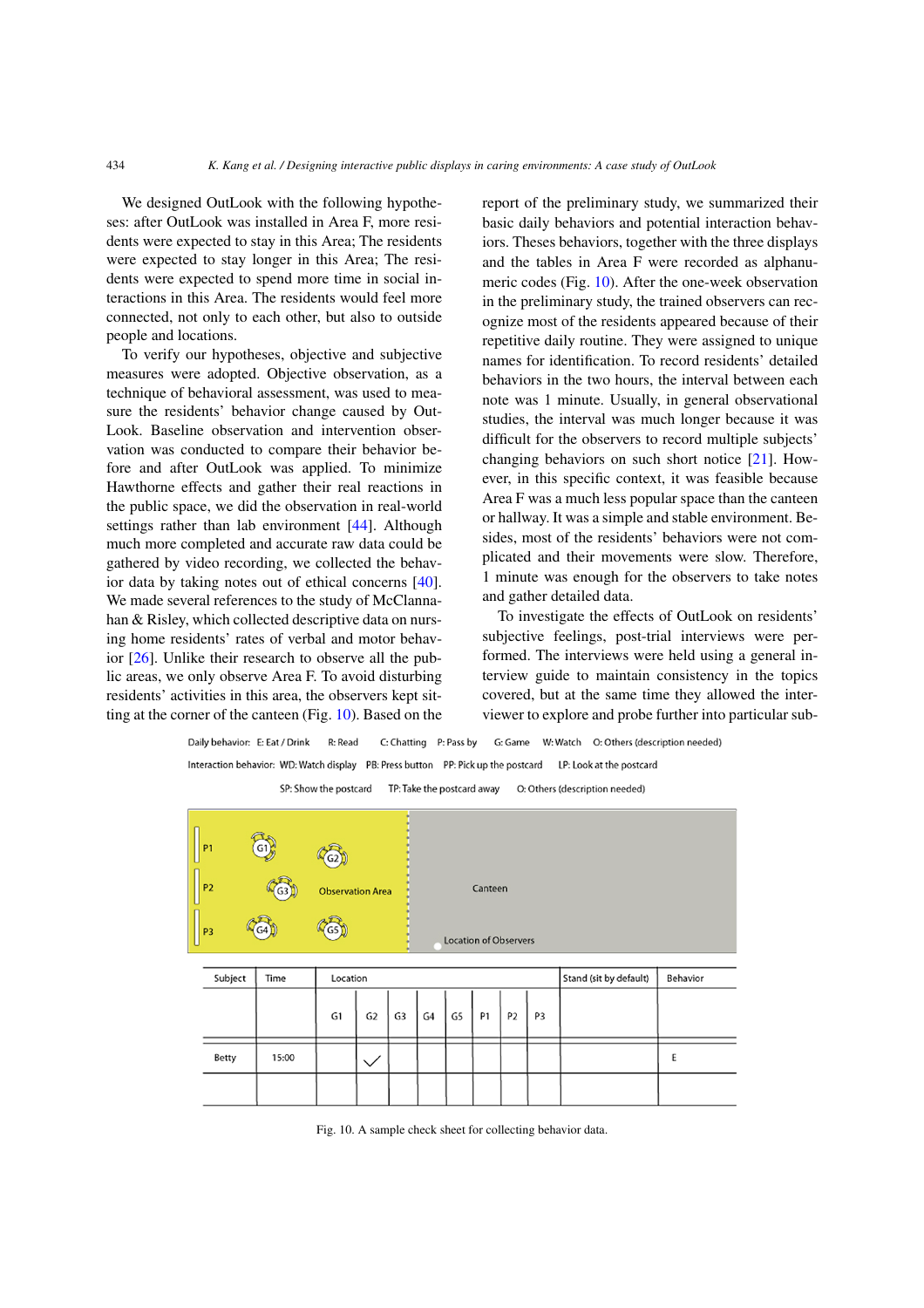jects [\[36\]](#page-16-11). The interview guide included the following primary topics:

- 1. The residents' usage and perception of OutLook (How do the residents understand the concept?)
- 2. Overall use experience (positive or negative)
- 3. Feeling of connectedness (Did OutLook bring new feelings and make them feel more connected to each other, outside people and locations?)

# **5. Result**

## *5.1. Result of the observation*

#### *5.1.1. Evaluation of the hypothesis*

– Hypothesis 1: More residents were expected to stay in Area F.

To examine this hypothesis, the total number of the residents stayed in Area F through the observation period per day was compared between each session. Those who just passed this area or stayed less than 1 minute were not recorded. As shown in Fig. [11](#page-8-0) and Fig. [12,](#page-8-1) there was an overall improvement from Baseline to Intervention. One-way ANOVA was used to test if there were statistically significant differences between each session. From the comparison between Baseline and Phase 1, there were significantly more residents coming to this area in Phase 1 ( $p < 0.05$ ). Although the average total number per day in Phase 2 still showed an increase than Baseline, it was not sta-



<span id="page-8-0"></span>Fig. 11. The total number of the residents stayed in Area F through the observation period per day in Baseline and Intervention.

tistically significant ( $p = 0.15$ ). Compared with Phase 1, the number started to decrease in Phase 2. It seemed that the attractiveness of OutLook started to decline after Phase 1. However, the decrease was not significant  $(p = 0.29)$ .

Besides the total number, we were also interested in how many residents stayed and used OutLook in Phase 1 and Phase 2 (Fig. [11\)](#page-8-0). The term 'use' means stayed in front of OutLook watching the displays or pressed the buttons. If we compare the percentage of the users in total number each day in Intervention, the average percentage was 51% and no significance was found between Phase 1 and Phase 2 ( $p = 0.69$ ). Therefore, on average, over half of the residents in Area F had interacted with OutLook everyday in Intervention.

To sum up, the results can prove this hypothesis that OutLook can attract more residents to stay in Area F. The influence was significant in the first half period of Intervention, but started to decline in Phase 2. On average, over half of the residents came to this area would be attracted to directly interact with OutLook.

– Hypothesis 2: The residents were expected to stay longer in this area.

The duration of the residents' stayed in Area F can be calculated based on the observation logs. To verify this hypothesis, the total time spent by every resident in Area F through observation period per day was added up (Fig. [13\)](#page-9-0). As can be observed in Fig. [14,](#page-9-1) similar to Hypothesis 1, the average time spent by the residents each day also had an overall increase from Baseline to Intervention. Unlike the attenuation trend in Hypothesis 1, the average amount of time in Phase 2 still kept rising, but the data in Phase 2 had a much higher standard deviation than Baseline and Phase 1, which means there was a big difference between the data of different days in this session. Besides, the improvement in Phase 1 was close to reach significance ( $p = 0.09$ ). No

|      | <b>Baseline</b> | Phase 1 | Phase 2 |
|------|-----------------|---------|---------|
| Sum  | 8               | 42      | 24      |
| Mean | 1.14            | 6       | 3.43    |
| SD   | 1.68            | 5.03    | 3.6     |

<span id="page-8-1"></span>Fig. 12. The sum represents the total number of residents in Area F through the observation period per week. Mean  $=$  the average number each day; SD = standard deviation.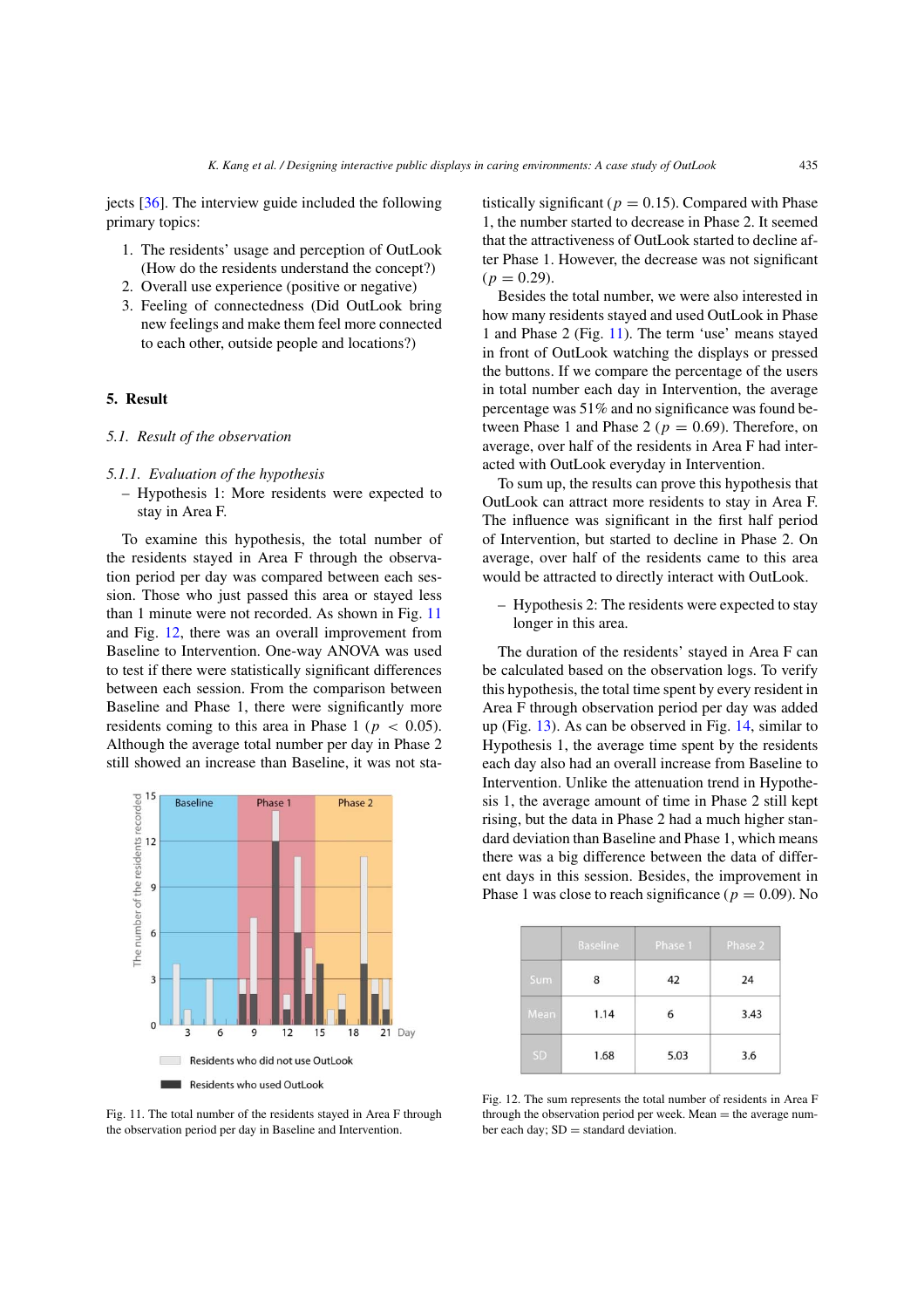

<span id="page-9-0"></span>Fig. 13. The total time spent by the residents in Area F through the observation period per day in Baseline and Intervention.

|           | <b>Baseline</b> | Phase 1 | Phase 2 |
|-----------|-----------------|---------|---------|
| Sum       | 172             | 526     | 785     |
| Mean      | 24.57           | 75.14   | 112.14  |
| <b>SD</b> | 34.58           | 65.79   | 218.43  |

<span id="page-9-1"></span>Fig. 14. The sum represents the total time spent by the residents in Area F through the observation period in the whole week (min). Mean = the average time spent in each day (min);  $SD = standard$ deviation.

significances were found between Baseline and Phase 2 ( $p = 0.3$ ) or Phase 1 and Phase 2 ( $p = 0.6$ ).

To further explore how the residents spent their time in this area, we were also interested in the proportion of their time spent in directly using OutLook. From Fig. [13,](#page-9-0) we can find out the average proportion of the residents' time spent in using OutLook was 29.37% in Phase 1 and 17.19% in Phase 2. There was no significant difference between the two sessions  $(p = 0.55)$ .

So generally, although not stable, we can see an increase of the resident' time spent in Area F since Intervention, which preliminarily proved our hypothesis. However, they spent a small portion of their time in directly using OutLook. Although we assume some residents may spend their time in watching OutLook in a distance, we could not directly conclude from the ob-



<span id="page-9-2"></span>Fig. 15. The total social time spent by the residents in Area F through the observation period per day in Baseline and Intervention.

|            | Baseline | Phase 1 | Phase 2 |
|------------|----------|---------|---------|
| <b>Sum</b> | 58       | 356     | 409     |
| Mean       | 8.29     | 50.86   | 58.43   |
| SD         | 16.18    | 56.10   | 118.40  |

<span id="page-9-3"></span>Fig. 16. The sum represents the total social time spent by the residents in Area F through the observation period in the whole week (min). Mean  $=$  the average social time spent in each day (min);  $SD =$  standard deviation.

servation. This assumption may be confirmed in the interviews.

– Hypothesis 3: The residents were expected to spend more time in social interaction in Area F.

The social interactions observed mainly included talking, listening to caregivers (including family, staff or volunteers) reading, sharing photos and postcards. To measure this, we added up the social time through the observation period every day in Area F (Fig. [15\)](#page-9-2). As we can see from Fig. [16,](#page-9-3) the average time spent in social interactions per day sharply went up by 83.7% (Phase 1) and 85.8% (Phase 2) after OutLook was installed. The increase in Phase 1 nearly reached significance ( $p = 0.08$ ), and there was no statistically significance between Baseline and Phase 2 ( $p = 0.29$ ) or Phase 1 and Phase 2 ( $p = 0.88$ ).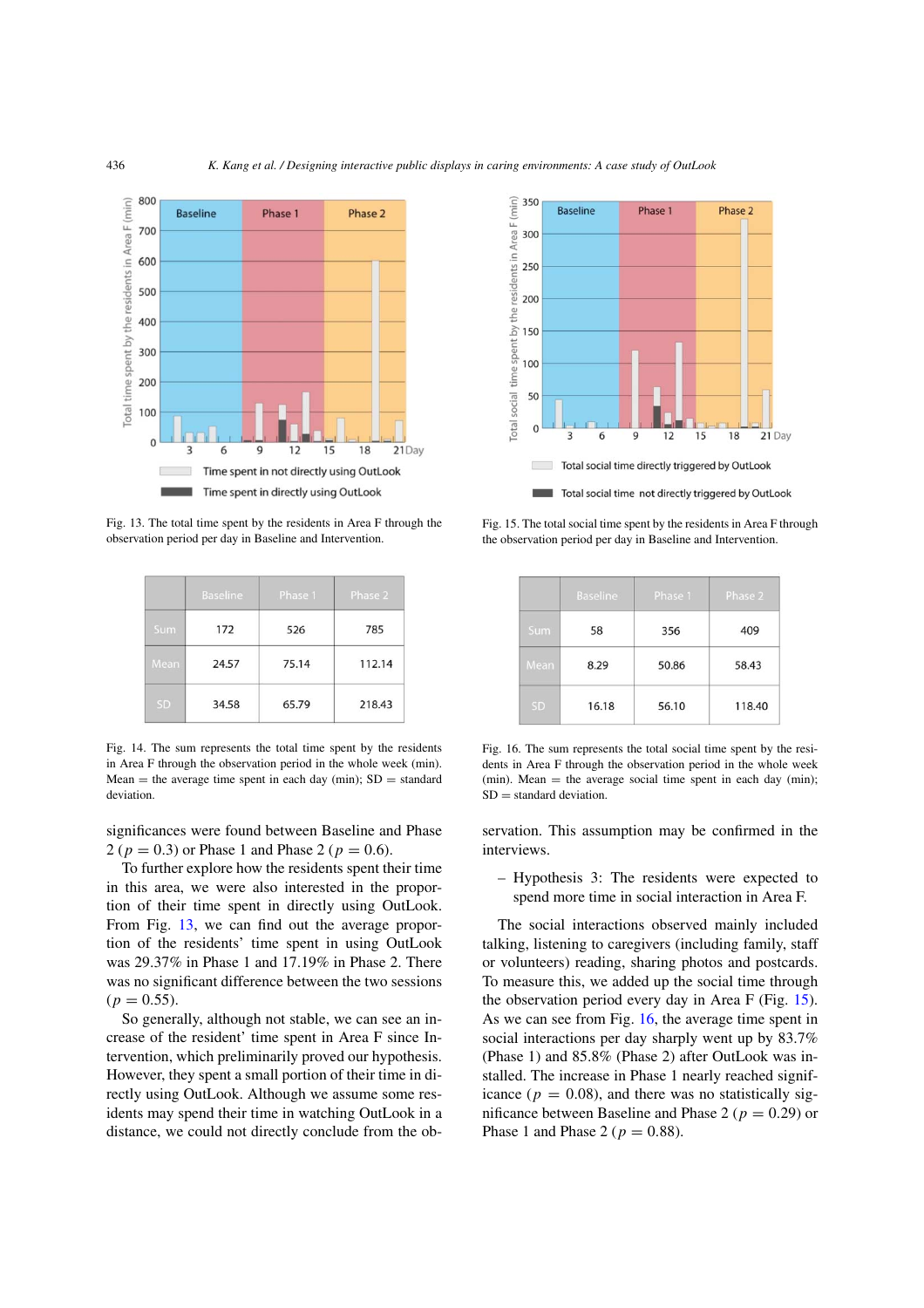Fig. [15](#page-9-2) also demonstrates how much social time was triggered directly when the residents were using Out-Look. As we can observe, only 17.43% and 4.27% of the residents' social time in the whole session of Phase 1 and Phase 2 was directly triggered by OutLook.

Therefore, similar to the results of hypothesis 2, although the residents spent a lot more time in social interactions, which preliminarily proved our hypothesis. However, a very small portion of the social interactions was directly triggered by OutLook, and as time passed, this proportion was getting less. We also had the assumption that they may talk about OutLook when they sat at the tables, but we did not record vocal data. This assumption also needed to be confirmed in the interviews.

#### *5.1.2. Location analysis*

As mentioned above, we also recorded the locations of the residents. Fig. [17](#page-10-0) describes where the residents spent their time in each session from a holistic perspective (one dot means one minute). Generally, we can see that the residents tend to spend more time in this area in Intervention. But as time passes, the time spent in front of OutLook showed a decline trend. Within Phase 1 and Phase 2, the time spent in front of each display was at a similar level. Besides, we can clearly see that Table G5 was the most popular place they would like to stay in both Baseline and Intervention. According to the report, the main reason was that G5 was close to the canteen. It was difficult for the elderly to order something to drink if they sat far from the waiters in the canteen. Although G2 is also close, it was blocked by a wall. It perhaps could explain why G2 was one of the most unpopular choices for the residents.

#### *5.1.3. Content analysis*

We also wanted to explore whether the theme differences would affect residents' choice to print postcards. Fig. [18](#page-11-0) illustrates how many times the button of every display was pressed in Phase 1 and Phase 2. From the observation logs, we found even though some residents pressed the button out of curiosity when they passed the area, they did not have patience to wait for the postcards coming out. From the chart, we can clearly see a radical decline in Phase 2, there was only one resident pressed the button once in the whole week, and he did not even wait for the postcard. Within Phase 1, there was not significant difference between each theme. Generally, most residents would like to press the button of P2, but nearly half of them did not wait to take away the postcards. The postcards with pure landscape seemed more attractive to keep.



Fig. 17. The distribution of the time spent by the residents in each spot of Area F in the whole session of Baseline and Intervention.

#### <span id="page-10-0"></span>*5.2. Result of the interview*

Thirteen residents in total agreed to participate in the interview, ranging in age from 62 to 90 (Mean  $= 81$ ), four males and nine females. Among the participants, eight residents (three males and five females) used OutLook according to the observation logs. We classify them into Group 1. Two residents (two females) participated in the introduction activity, but did not use it after that (Group 2). Three residents (one male and two females) had neither joined the introduction activity nor used OutLook, they were chosen randomly in the public spaces of the nursing home (Group 3). The participants were first asked their basic information including their job background and their usage of technology. According to their feedbacks, the main in-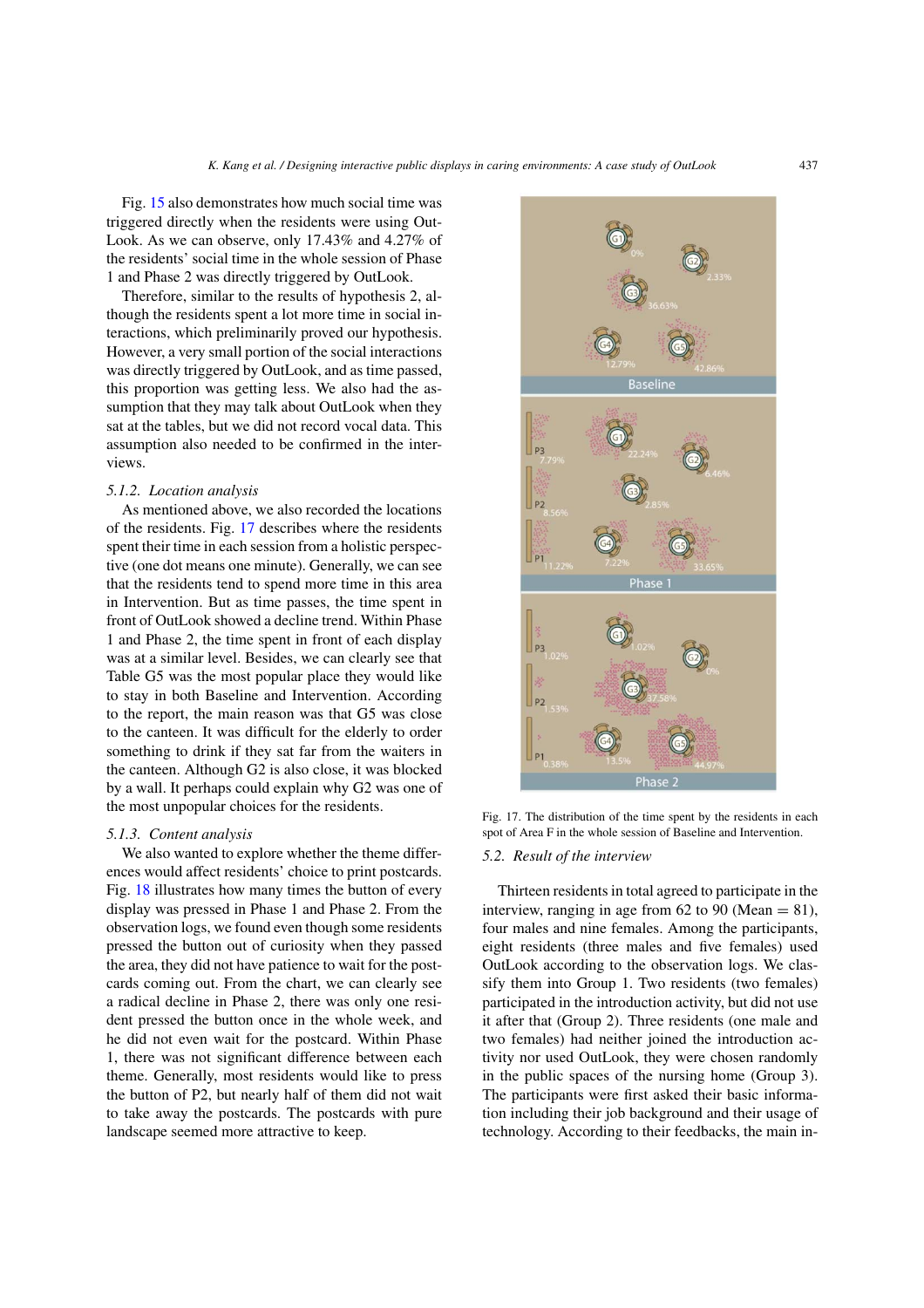

<span id="page-11-0"></span>Fig. 18. The times of the buttons pressed by residents in Phase 1 and Phase 2.

formation sources of were television and newspapers. Only one of them with an engineering background (S1, male, age 77) can use computers and smart phones.

#### *5.2.1. Usage and perception of OutLook*

To investigate how the participates used and understood OutLook, they were asked whether they had noticed the existence of OutLook. All the residents in Group 1 and Group 2 said yes while all the 3 residents in Group 3 said no even though they passed this area regularly every day. Among the 10 participants who noticed OutLook, 9 of them had joined the introduction activity, which was important for them to have a general understanding of how it works and motivated them to use afterwards. One female in Group 2 (S2, age 62) claimed that she still had not understand the intention although she had joined the introduction session and the other one female (S3, age 90) said she never touches unfamiliar devices and is afraid to make mistakes, so they refused to use OutLook. The only one participant who used OutLook without attending the introduction was S1. He was attracted by the displays when passing by. He could also well explain the design concept without any instructions. However, for the most of the participants in Group 1 and Group 2, it was difficult for them to retell the whole design concept even though they were clearly explained in the introduction activity. The most obvious feature of Out-Look for them was printing postcards. Only three of them knew OutLook displaying real-time images.

#### *5.2.2. Overall use experience*

Before evaluating the residents' use experience, we explained the design concept again to make sure every participant could totally understand it. All participants in Group 1 expressed positive use experiences. One participant of Group 2 and all the 3 participants of Group 3 also showed positive attitude to OutLook. One of them said: "I find it fantastic to watch something happening. That, I think, I find that is very beautiful!" The one female (S3) who refused to touch unfamiliar devices still showed very little interest. She was the oldest of all the interviewed participants (age 90). She had been leading a very inactive lifestyle in the nursing home. She stated: "I just watch TV and also do nothing." "I do not think too much when I sit downstairs. No, I am always upstairs in my own room." She came to the public spaces mainly for eating. Although she showed a great interest in one display with animals, she was afraid of any technical devices. She once had her son to press the button but never did that when she was alone. We tried to design public displays in caring environments to be friendly, simple and clear to the elderly, and most of the interviewed participants were very satisfied to the physical interfaces. They described OutLook as "paintings" and "photo frames", and most of them thought the buttons were very clear to them. However, they were also worried some other residents may be confused because their acceptance of technology varies greatly depending on their age and mental conditions. As for the digital interfaces, four participants of Group 1 strongly suggested it would be very helpful if some explanations could be added. They wanted to know when and where these photos were taken. Two participants of Group 3 also suggested, for those who did not attended the introduction activity, some booklets could also be provided nearby to introduce the design concept and guide them to use. Seven of the eight participants in Group 1 had pressed the button, among which six participants waited until the postcards came out. One female (S4, age 84) pressed the button three times when she finished her drink and went back to her room. But she left every time without waiting for the postcards. She thought the system was of great fun to watch, but felt frustrated when no immediate feedbacks. Most of the seven participants who got the post cards chose to keep the postcards. Only one female (S5, age 79) sent it to her friend living abroad. She and another male (S6, age 65) had a hobby to collect photos and postcards. They came to this area regularly to print postcards they liked. The other 5 participants usually used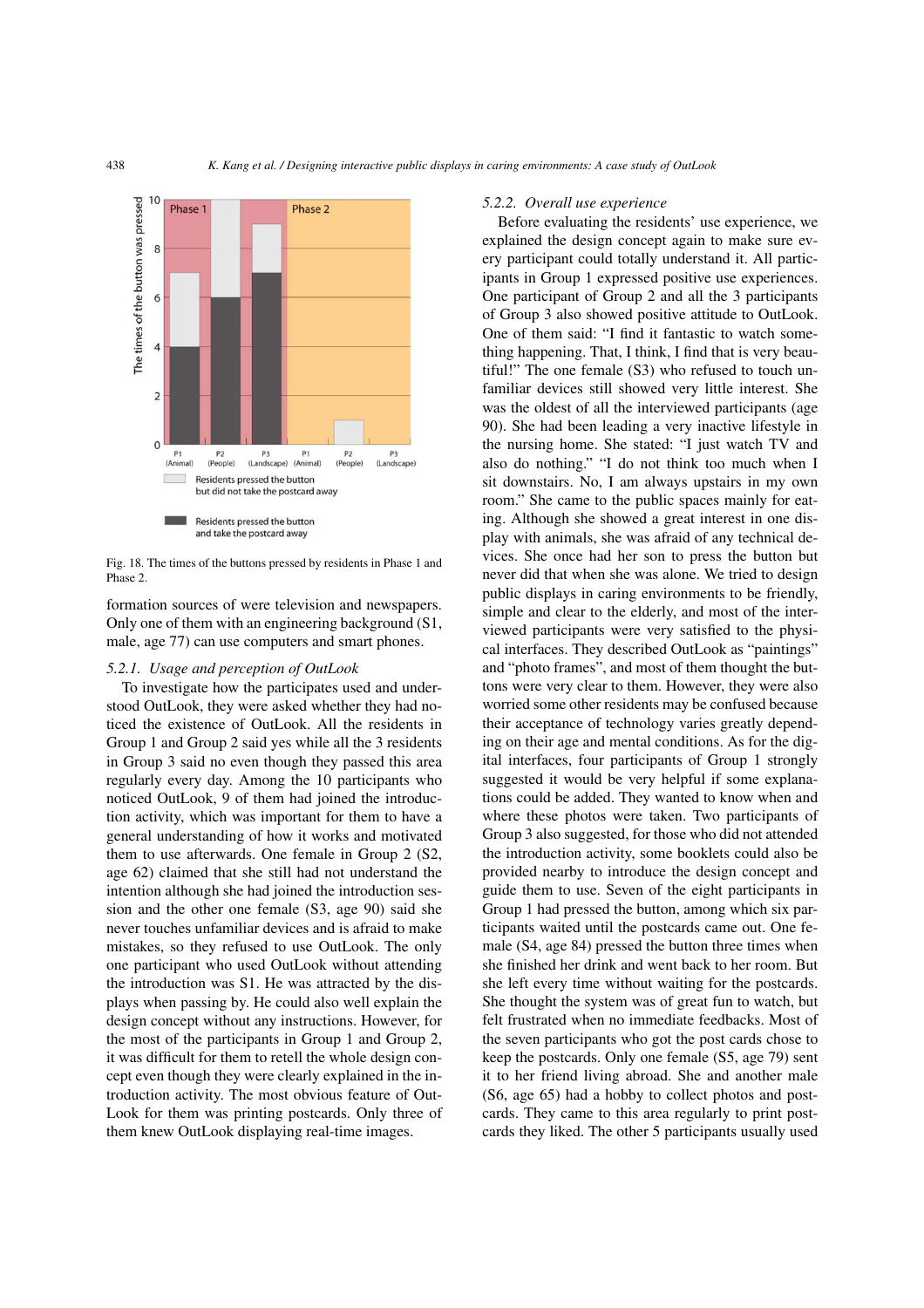OutLook on their way to the canteen or back to their room. Most of them pressed the button once or twice in Phase 1, but in Phase 2, they mainly stood in front of it or sat in distance to watch, which was consistent with our findings of the observation.

#### *5.2.3. Feeling of connectedness*

One of the hypotheses needs to be evaluated from the interviews was: OutLook would bring new feelings in the nursing home and make the residents feel more connected.

According to the interviews, 11 of the 13 participants agreed that OutLook had brought new feelings. The female (S3, Group 2) who refused to use OutLook and the male (S6, Group 1) who would like to use Out-Look regularly to collect postcards claimed that they felt nothing new. Two residents felt very fresh because they had never used such kind of things before. Most of the interviewed participants thought the new feelings came from the real-time images. They said: "That brings a bit more life to the people, you know. Look, they can not go out." "I think it is nice, because there are many people who can't often go there."

As mentioned above, in our field trial, we were interested in residents' feeling of connectedness in three aspects: the connection to the locations displayed on the screens, to the people who shared the images and to other residents. Generally, all the interviewed participants could feel a sense of connectedness more or less to the locations. Five of them felt very connected because they could recognize the locations that recalled their related memories. One of them (S1) stated: "We lived in North Eindhoven, so we went walking regularly. And uh, the university, yes, we have so often cycled through." They emphasized the importance of familiar locations. They felt like they could still do something when they were younger. Some participants who could not recognize the locations felt a little connection when they found the images are real-time. Only 2 participants felt directly connected to the people who share the views. Most of them said it was difficult to connect to someone they did not know or they could not see. Besides, the feedbacks from the interviews confirmed our result from the observation, which is, they did not spend much time in using OutLook every time and few social interactions took place when they were using it. Only 2 participants in Group 1 talked to other residents and shared postcards when they were using OutLook. Most social interactions took place after they left this area. Six of the eight participants in Group 1 said they talked to others after they used OutLook. Three of them talked to their family first and then to other residents. The other three participants talked to other residents directly. Two of the six residents liked it very much and recommend it to others. The topics are mainly focused on the intention of OutLook, how to use, printing postcards and the locations displayed. Most of them admitted that there was not much to talk about except they had postcards to share around or they were from the same community related to the locations on the screen. However, most of them would like to keep the postcards in their own rooms. The effect of OutLook to eliminate social barriers and trigger social interaction seemed difficult to sustain, especially when they left the area. Therefore, only one participant (S7, female, age 88) felt an obvious improvement of their social connectedness to other residents.

#### *5.2.4. Other findings*

Besides what mentioned above, most participants had the awareness that they should not sit in their rooms for too long, some of them kept complaining about the repetitive life in the nursing home, most of the time they had to find something to do themselves or they would be alone all day and do nothing, which was consistent with our findings of the preliminary study. They said: "I find it is interesting, that's what all here and there are the same every day." OutLook had given some relief to this situation by displaying real-time images in an ambient way, which created awareness of presence for the residents. Three participants suggested OutLook should be moved to other areas with more people, so that the residents would have more time to use and discuss. One participant also indicated that we could design many displays and distribute them in multiple spots to connect the residents in different areas. In addition, although we did not see big difference between their preferences for the content of displays, but from the interviews, they expressed much more love of photos with nature and animals than people. It was interesting because according to our observation, postcards with people were printed the most times. We assumed that images with people would be easier to arouse residents' curiosity. There could also be other reasons such as the order we allocated each display or the image quality.

# **6. Summary and discussion**

Previous studies have proved that extended periods of inactivity of the nursing home residents can acceler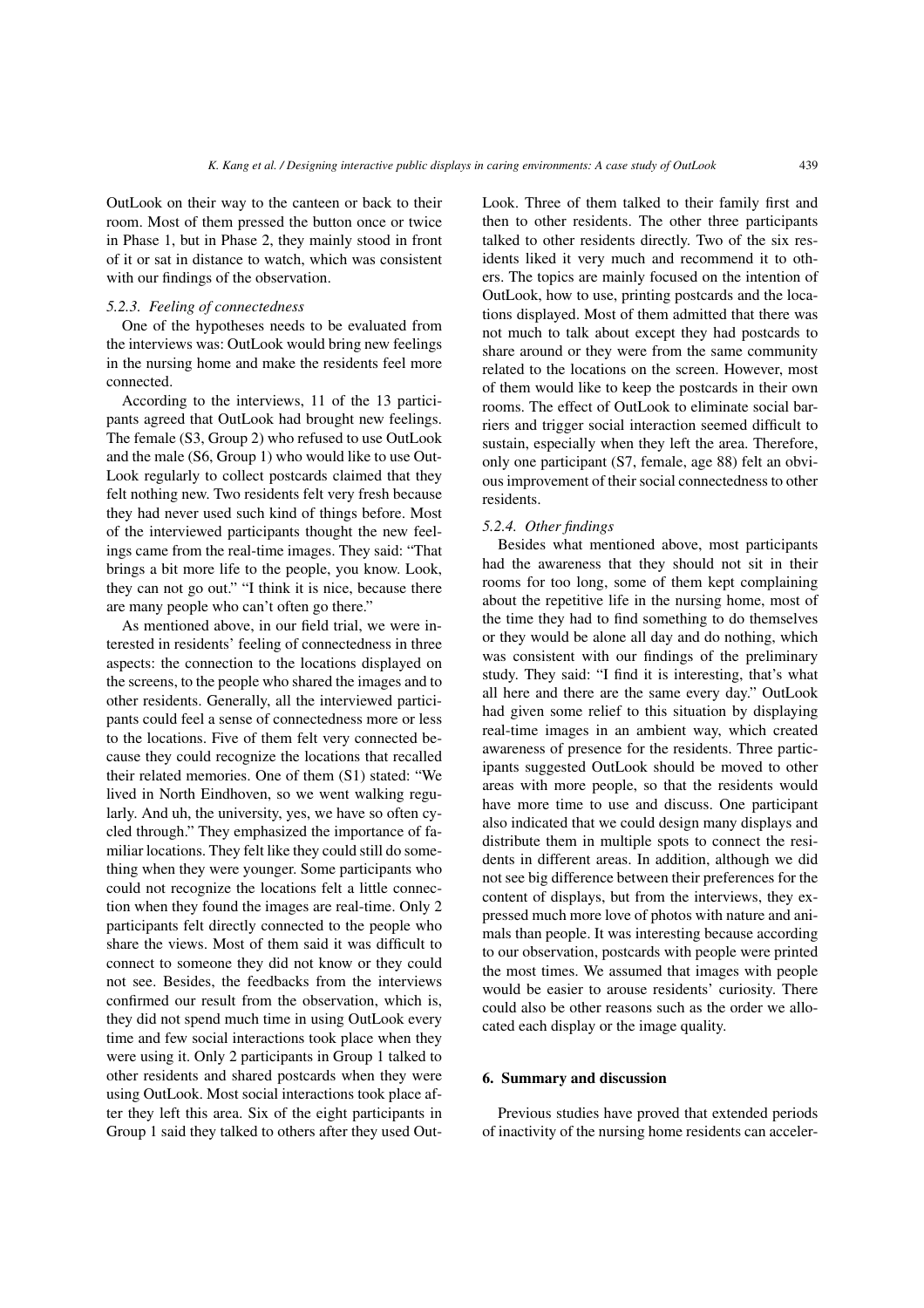ate the process of degradation. Organizing regular programs has been a common solution, but it lacks continuous effect in the rest time of the day. We believe interactive public displays can play an important role. The present study demonstrated the design process of Out-Look and the research process of a field trial. The main purpose was to investigate the potential effects of the interactive public displays like OutLook on the nursing home residents' daily behaviors and their subjective feelings. This case study also aimed to explore possible methods to design interactive public displays and evaluate them in real world settings. The methods adopted in the design process consist of unstructured observation and interviews, while structured observation and semi-structured interviews were used in the field study. The result of the observation indicates that OutLook can effectively influence the residents' behavior. However, since the field trial was performed in a total open area, the data could be possibly interfered by external factors as well as other environmental conditions, which may increase volatility and hard to reach statistical significance. To be specific, OutLook was successful in attracting more residents to Area F that was very unpopular before. In the first week, there were significantly more residents came to this area, but the attractiveness started to decline when it came to the second week. Furthermore, OutLook attracted over half of the resident stayed in Area F to use in both Phase 1 and Phase 2. Beside, a radical improvement of the average total time spent in Area F each day was been found in Phase 1, and the upward trend continued in Phase 2. However, the residents spent a very little portion of their time in directly using OutLook, and as time passed, this proportion was getting less, which was confirmed by the interviews that in the later stage, the residents preferred to sit at the tables watching the displays in distance instead of in front of OutLook. This could also explain why the location analysis showed that the increased time was more likely to spent around the tables rather than OutLook. As for their subjective feelings, the majority of the interviewed participants expressed positive overall use experience. Besides, most of them agreed that OutLook had brought new feelings not only because it was fresh to them but also it displayed real-time images and changed all day. Almost all the interviewed participants felt a sense of connectedness to the views showed on the screens, but few of them felt connected to the people who shared the images. In addition, due to the short duration of the interaction with OutLook, social interactions between the residents could hardly take place when they were using it. Most social interactions triggered by OutLook took place after they left the area, but this kind of interaction could hardly go further or sustain without the presence of OutLook or postcards.

This case study was the beginning of a series of design studies aiming to propose guidelines and requirements for the development, design and research in caring environments. Although many findings from HCI can be applied to interactive public displays, simply guaranteeing utility, usability, and likability may not be enough. There have been also some requirements proposed for interactive public displays, but we believe more efforts need to be paid in caring environments with specific context and target group.

From this case study, we would like to speculate on some key design factors of OutLook, and also point out some lessons we have learnt, which would be verified in our future research.

– The design concept should consider the common interests of most residents:

Our design was inspired by a phenomenon observed in preliminary study that the residents liked to look out through windows. According to the results, Out-Look could attract many residents to come and watch. But, only those who loved collecting postcards came to press the buttons regularly. We believe interactive public displays in nursing homes should not just cater to the hobby of only one group. More open platforms should be designed to cover their common interests. Residents could also be empowered to be part of the content producers, which is essential for long-term use. Therefore, extensive user study on their specific habits, interests or cultural background could be included before designing.

– The whole design process should highly involve the residents:

We conducted unstructured observations and interviews in the preliminary study, which proved to be very helpful to understand our target group and generate suitable design concepts. We also conducted an informal group interview during Usability Test. However, the involvement of the residents was not enough between the two sessions. Besides, the residents that we invited to join Usability Test were active and in relatively higher mental level. Although we aimed to design for general residents with lucid minds, their ADL level (activities of daily living) still varies greatly, which would probably lead to a gap between our design intentions and their perceptions. For ex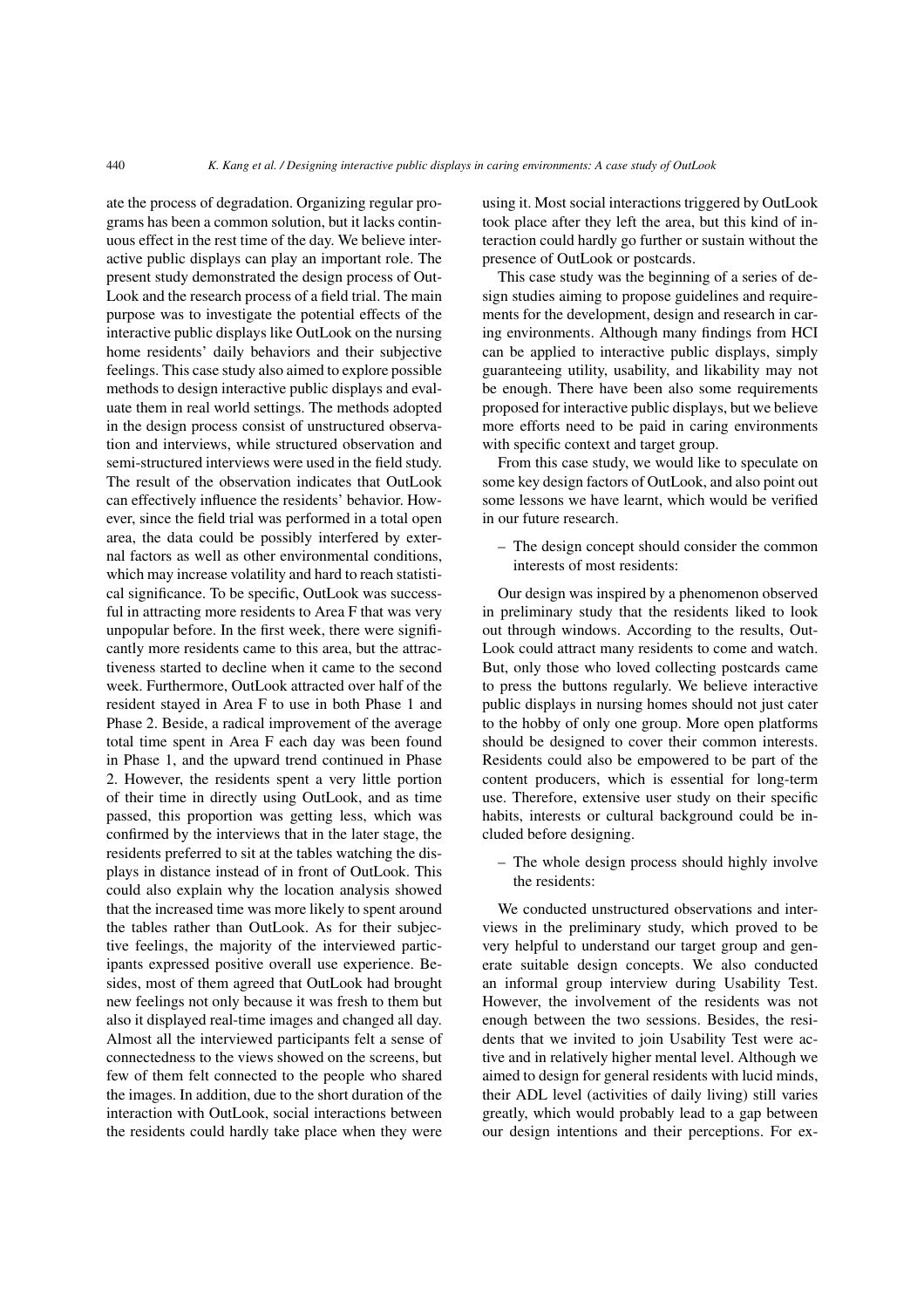ample, many residents who had used OutLook could not realize the images were real-time even though some of them had participated the introduction session. Therefore, the residents should be involved in various ways as design ideation progresses. For example, cocreation methods and quick & dirty approaches could be adopted in the very early stages [\[10\]](#page-15-21). Then, utility, usability, and likability of promising prototypes could be tested individually. Social aspects could be investigated by group tests before conducting field trial.

– The form of design should follow the residents' daily routines:

We chose to install OutLook in an unpopular area with a design ambition to make a difference. However, it turned out to be difficult to change the residents' daily routines. Even though many of them do not like their repetitive life, they resist radical changes and stick to this habit for years. Unlike most traditional public displays mainly used by young people or children, the elderly are in a process of physical and mental deterioration, which means that their peripheral attention is gradually declining. In this study, a number of residents passed the area and ignored OutLook every day. Therefore, rather than introducing completely new things, design and research in the future should consider how to follow their habits and enhance their daily experience unobtrusively.

– The content to be displayed should keep changing in an explicit way:

To minimize the interference of external factors, we only adjusted the camera angles and did not change the shared locations during the field trial, which resulted in a decline of the attractiveness of OutLook. Few residents pressed the button when they found the views were similar every day. Many residents expressed their wish to change locations. Besides, even though we tested OutLook in the university and most young people could notice the refreshment of the views, it seemed to be too implicit for the nursing home residents. The changes should be more explicit if we apply interactive public displays in nursing environments.

– The interfaces should be friendly, explicit and inviting for the elderly:

The physical interface of OutLook was complimented by most of the participants from the interviews. They expressed their love to the low-tech and decent appearance with photo frames and wooden material. The button was simple and clear to most of them, but it also created a feeling of machine, which was not friendly to those with low acceptance of technology. As for the digital interfaces, using slideshows to attract residents was not as inviting as we expected, many participant did not even noticed it. The digital interface designed for elderly should be more explicit and inviting.

– The interactions should be low-effort, immediately responsive and sustainable:

OutLook was a success to attract most of the residents nearby to use mainly because it required low effort to interact, however it failed to sustain the interactions. The typical scenario was watching, pressing the button and leaving. The result showed that the social interactions triggered after they use OutLook could hardly become meaningful and sustainable. In addition, although the interactions required low effort, for those who did not have wheelchairs, most residents had to stand inevitably when using, which increased their physical burden. We also observed that a great portion of their social interactions took place when they were sitting at tables. Interactive public desktop displays could be a potential direction applied in caring environments.

– The field trial should include necessary introduction and explanations:

This study proved necessary introductions and explanations played an important role for the residents to understand and motivate them to use independently. Most of the participants who used OutLook admitted that they got to understand it from the introduction activity. However, only 22 residents participated in this activity although we sent 130 invitations. Furthermore, among those who joined the introduction session, many residents forgot most of our demonstrations and could not recall the whole idea afterwards. The main reason was that we only conducted this activity once and only lasted about 2 hours, which could not match many residents' schedules and daily routines. Besides, it usually took more time to attract the inactive residents to take part in new events than those active ones. Therefore, we suggest such activities are very necessary to introduce public technical applications in caring environments and should cover more residents, especially those inactive ones. To be specific, first of all, the time and duration could be extended to match more residents' schedules. Printed introductions could be sent to their mailboxes to attract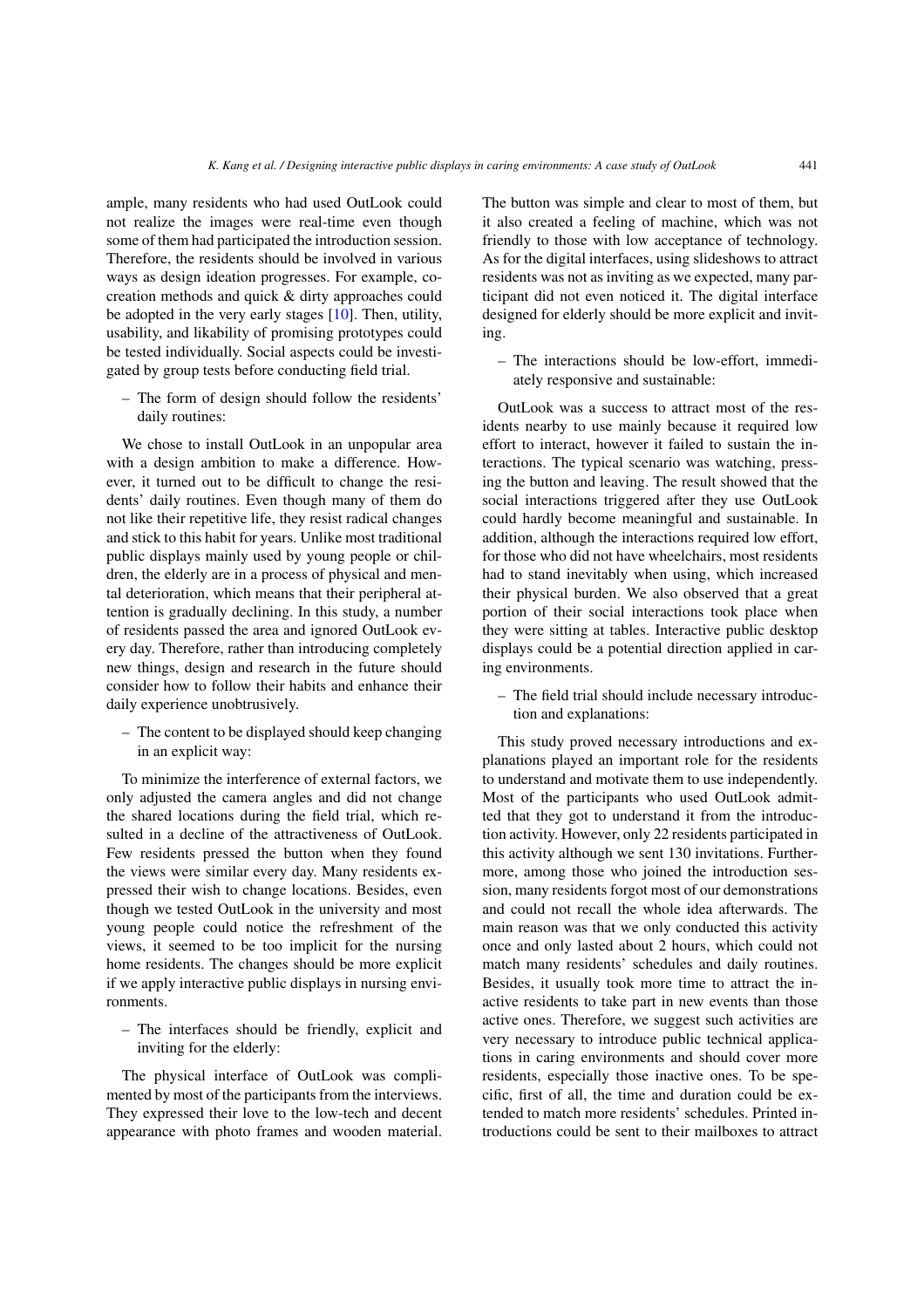them to join and experience. Secondly, a semi-open pre-test session could be conducted for a week before open field trial. Designers or caregivers could provide continuous assistance in this session. Thirdly, during field trial, printed manuals with simple illustrations could also continuously guide them.

## **7. Limitations and future work**

Limitations of this study are related to the sample of the study and the period of the intervention. Since the field trial was performed in an open space, to minimize Hawthorne Effect, the subjects were found after Intervention. It was difficult to get a complete sample of users. Due to some budget and maintenance requirements, each session of the observation lasted 1 week and the displays could not open for the whole day, which could be extended in the future work. Furthermore, based on the present results, some upgrades and new iterations can be done in the future to verify the factors proposed in discussion. For example, the following directions could be further explored: (1) the relationship between the locations of public displays in caring environments and their social effects. (2) How to balance between implicit and explicit of the interactive public displays to attract the residents without confusing them. (3) More innovative interfaces which are more tangible, inviting and natural for the nursing home residents is also a promising area.

## **References**

- <span id="page-15-10"></span>[1] F. Alt and A. Schmidt, Advertising on public display networks, *Computer* **45**(5) (2012), 50–56. doi[:10.1109/MC.2012.150.](http://dx.doi.org/10.1109/MC.2012.150)
- <span id="page-15-4"></span>[2] M.M. Baltes, H.-W. Wahl and U. Schmid-Furstoss, The daily life of elderly germans: Activity patterns, personal control, and functional health, *Journal of Gerontology* **45**(4) (1990), 173– 179. doi[:10.1093/geronj/45.4.P173.](http://dx.doi.org/10.1093/geronj/45.4.P173)
- <span id="page-15-0"></span>[3] S. Barnes, The design of caring environments and the quality of life of older people, *Ageing and Society* **22**(6) (2002), 775– 789. doi[:10.1017/S0144686X02008899.](http://dx.doi.org/10.1017/S0144686X02008899)
- <span id="page-15-7"></span>[4] K. Barth and W. Müller, Interacting with Public Displays for Informal Learning: Design Issues and First Experiences, in: *Advanced Learning Technologies (ICALT), 2017 IEEE 17th International Conference on*, IEEE, 2017, pp. 92–94. doi[:10.](http://dx.doi.org/10.1109/ICALT.2017.146) [1109/ICALT.2017.146.](http://dx.doi.org/10.1109/ICALT.2017.146)
- <span id="page-15-15"></span>[5] M. Bick and T.-F. Kummer, Ambient intelligence, *Wirtschaftsinformatik* **52**(5) (2010), 311–314. doi[:10.1007/](http://dx.doi.org/10.1007/s11576-010-0241-3) [s11576-010-0241-3.](http://dx.doi.org/10.1007/s11576-010-0241-3)
- <span id="page-15-16"></span>[6] M. Biemans and B. Van Dijk, Food for talk: Photo frames to support social connectedness for elderly people in a nursing home, *VTT Symposium (Valtion Teknillinen Tutkimuskeskus)* **258** (2009), 147–153.
- <span id="page-15-17"></span>[7] M. Biemans, B. van Dijk, P. Dadlani and A. van Halteren, Let's stay in touch: Sharing photos for restoring social connectedness between rehabilitants, friends and family, in: *ASSETS '09: Proceeding of the Eleventh International ACM SIGACCESS Conference on Computers and Accessibility*, 2009, pp. 179– 186. doi[:10.1145/1639642.1639674.](http://dx.doi.org/10.1145/1639642.1639674)
- <span id="page-15-1"></span>[8] E.C. Brawley, Environmental design for Alzheimer's disease: A quality of life issue, *Aging and Mental Health* **5**(2) (2001), 79–83. doi[:10.1080/713650005.](http://dx.doi.org/10.1080/713650005)
- <span id="page-15-8"></span>[9] H. Brignull and Y. Rogers, Enticing people to interact with large public displays in public spaces, in: *Proceedings of IN-TERACT, 3(c)*, 2003, pp. 17–24. doi[:10.1.1.129.603.](http://dx.doi.org/10.1.1.129.603)
- <span id="page-15-21"></span>[10] N.G. Castle and J.C. Ferguson, What is nursing home quality and how is it measured?, *Gerontologist* **50**(4) (2010), 426–442. doi[:10.1093/geront/gnq052.](http://dx.doi.org/10.1093/geront/gnq052)
- <span id="page-15-6"></span>[11] S.M. Chown, Friendship in old age, *Personal relationships* **2** (1981), 231–246.
- <span id="page-15-13"></span>[12] E.F. Churchill, L. Nelson, L. Denoue, J. Helfman and P. Murphy, Sharing multimedia content with interactive public displays, in: *Proceedings of the 2004 Conference on Designing Interactive Systems Processes, Practices, Methods, and Techniques – DIS '04*, 2004, p. 7. doi[:10.1145/1013115.1013119.](http://dx.doi.org/10.1145/1013115.1013119)
- <span id="page-15-18"></span>[13] R. Cornejo, M. Tentori and J. Favela, Ambient awareness to strengthen the family social network of older adults, *Computer Supported Cooperative Work* **22**(2–3) (2013), 309–344. doi[:10.](http://dx.doi.org/10.1007/s10606-012-9166-2) [1007/s10606-012-9166-2.](http://dx.doi.org/10.1007/s10606-012-9166-2)
- <span id="page-15-9"></span>[14] C. Duncan, Loneliness, helplessness, and boredom, *Nursing Homes: Long Term Care Management* **56**(9) (2007), 86– 88. Retrieved from [http://search.ebscohost.com/login.aspx?](http://search.ebscohost.com/login.aspx?direct=true&db=cin20&AN=105918984&site=ehost-live) [direct=true&db=cin20&AN=105918984&site=ehost-live.](http://search.ebscohost.com/login.aspx?direct=true&db=cin20&AN=105918984&site=ehost-live)
- <span id="page-15-5"></span>[15] A.M. Duncan-Myers and R.A. Huebner, Relationship between choice and quality of life among residents in long-term-care facilities, *American Journal of Occupational Therapy* **54**(5) (2000), 504–508. doi[:10.5014/ajot.54.5.504.](http://dx.doi.org/10.5014/ajot.54.5.504)
- <span id="page-15-19"></span>[16] N. Fessman and D. Lester, Loneliness and depression among elderly nursing home patients, *The International Journal of Aging & Human Development* **51**(2) (2000), 137–141. doi[:10.](http://dx.doi.org/10.2190/5VY9-N1VT-VBFX-50RG) [2190/5VY9-N1VT-VBFX-50RG.](http://dx.doi.org/10.2190/5VY9-N1VT-VBFX-50RG)
- <span id="page-15-11"></span>[17] M. Funk, D. Le and J. Hu, Feel connected with social actors in public spaces, *CEUR Workshop Proceedings* **1119**(2) (2013), 21–33.
- <span id="page-15-20"></span>[18] J. Gu, Y. Zhang and J. Hu, Lighting and sound installation for elderly with dementia, in: *Proceedings – 2013 International Conference on Culture and Computing, Culture and Computing 2013*, 2013, pp. 169–170. doi[:10.1109/CultureComputing.](http://dx.doi.org/10.1109/CultureComputing.2013.50) [2013.50.](http://dx.doi.org/10.1109/CultureComputing.2013.50)
- <span id="page-15-2"></span>[19] H. Heath and L. Phair, Living environments and older people, *Nurs Older People* **12**(8) (2000), 20–45, Retrieved from [http://](http://www.ncbi.nlm.nih.gov/entrez/query.fcgi?cmd=Retrieve&db=PubMed&dopt=Citation&list_uids=12008386) [www.ncbi.nlm.nih.gov/entrez/query.fcgi?cmd=Retrieve&](http://www.ncbi.nlm.nih.gov/entrez/query.fcgi?cmd=Retrieve&db=PubMed&dopt=Citation&list_uids=12008386) [db=PubMed&dopt=Citation&list\\_uids=12008386.](http://www.ncbi.nlm.nih.gov/entrez/query.fcgi?cmd=Retrieve&db=PubMed&dopt=Citation&list_uids=12008386) doi[:10.](http://dx.doi.org/10.7748/nop2000.11.12.8.20.c2161) [7748/nop2000.11.12.8.20.c2161.](http://dx.doi.org/10.7748/nop2000.11.12.8.20.c2161)
- <span id="page-15-14"></span>[20] J. Hindmarsh, C. Heath, Lehn, D. Vom and J. Cleverly, Creating assemblies in public environments: Social interaction, interactive exhibits and CSCW, *Computer supported cooperative work: CSCW, An International Journal* **14**(1) (2005), 1–41. doi[:10.1007/s10606-004-1814-8.](http://dx.doi.org/10.1007/s10606-004-1814-8)
- <span id="page-15-3"></span>[21] G.H. Ice, Daily life in a nursing home: Has it changed in 25 years?, *Journal of Aging Studies* **16** (2002), 345–359.
- <span id="page-15-12"></span>[22] N. Jafarinaimi, J. Forlizzi, A. Hurst and J. Zimmerman, Breakaway: An ambient display designed to change human behavior, in: *CHI'05 Extended Abstracts on Human Factors in Com-*